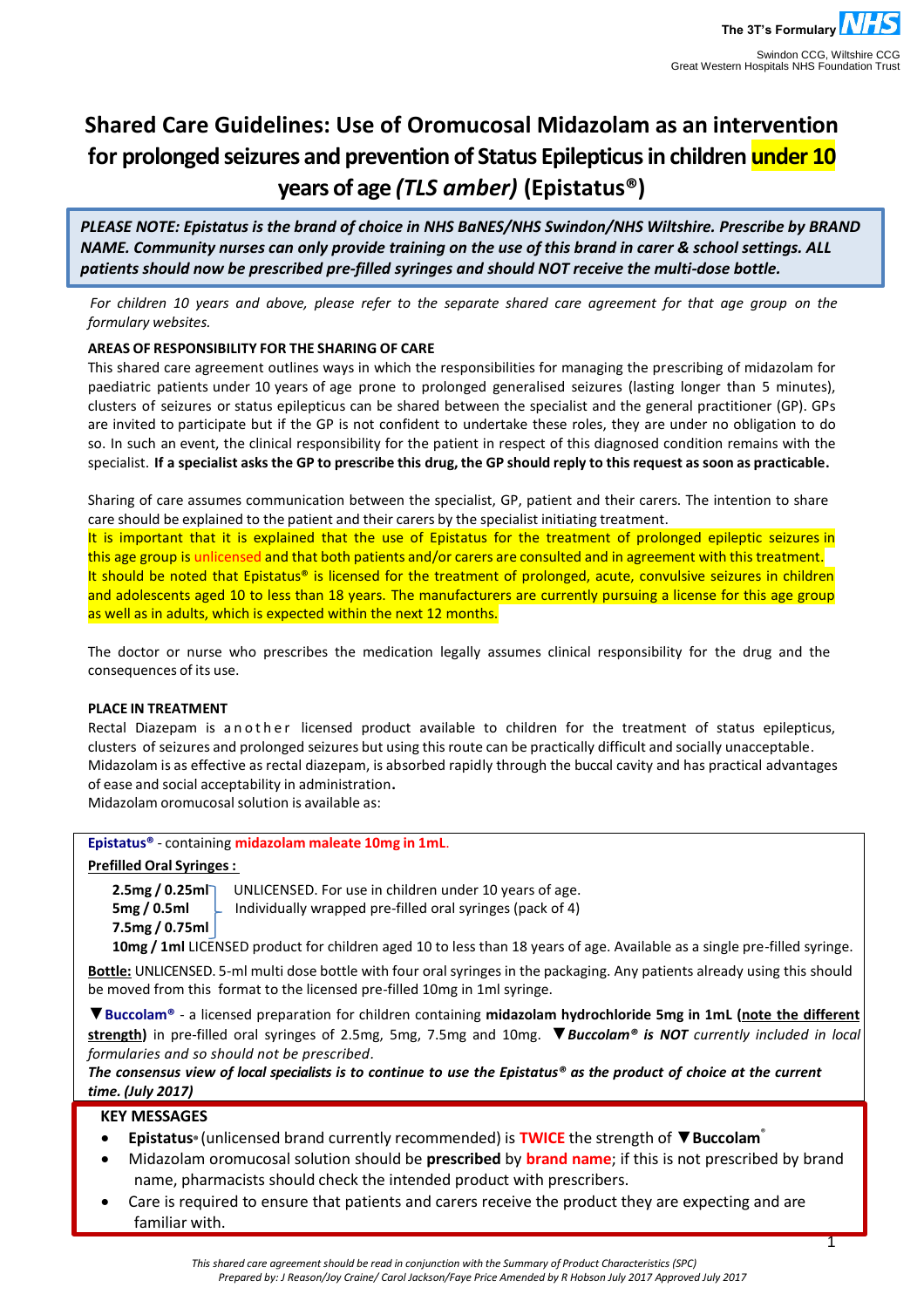#### **RESPONSIBILITIES and ROLES**

#### **Specialistresponsibilities**

- 1 Initiate treatment and provide at least 2 doses of the correct dose of prefilled syringes. All children under 2 years of age who require oromucosal midazolam will ONLY be initiated on the advice of a Consultant Paediatric Epilepsy specialist.
- 2 Discuss the benefits and side effects of treatment with the patient and/or carers and consider the use of unlicensed medicines and only use when the benefits outweigh the risks. The prescriber must make every effort to obtain consent to treatment and inform the patient and carer of the Medicine'slicense status and that the effects of an unlicensed product will be less well understood than those of a licensed product.
- 3 Ensure that the patient/carer understands when and how to give the medication (An identified member of the specialist team such as epilepsy specialist nurse and Public Health School Nurse (PHSN), will work with the parents / carer to develop an Emergency Treatment Plan for child/young person with epilepsy for administration, train in use, ensure appropriate storage and provide written/verbal advice in a way that the individuals can understand (as per Joint Epilepsy Council Guideline 2012).
- 4 Ask the GP whether they are willing to participate in shared care. The GP must be informed of the medicine's license status when asking them to use unlicensed medicines.
- Supply the GP with background information about diagnosis, the reasons for selecting midazolam and details of how to prescribe it, including details of how often doses can be repeated, maximum dose in 24 hours and details of any combination therapy. Thissummary should be received within 14 days of a hospital outpatient review, in-patient stay or Community review.
- 6 Inform the appropriate community service that Buccal Midazolam has been prescribed. A Health Care Plan/Flow Chart should be put into place by the appropriate community service to support use.
- Review the patient's condition and monitor response to treatment regularly (at least 6 monthly).
- 8 Advise GP on when to stop, alter or change treatment.
- 9 Report adverse events to the MHRA: <https://yellowcard.mhra.gov.uk/>
- 10 Ensure clear arrangementsfor GP and carer back-up, advice and support

#### **General Practitioner responsibilities**

- Reply to the request for shared care as soon as practicable.
- 2 Prescribe midazolam after communication with specialist about need for treatment and the formulation to be used and the dose recommended. See BCAP aid to prescribing on GP prescribing systems (appendix)
- 3 Midazolam is a schedule 3 controlled drug and therefore subject to the requirement for the quantity to be supplied to be written in words and figures.
- 4 Refer promptly to specialist if frequency of use increases, lack of clinical efficacy is suspected or any concerns arise.
- 5 Report to and seek advice from specialist on any aspect of patient care that is of concern to the GP and may affect treatment.
- 6 Stop treatment on the advice of the specialist.
- Report adverse events to the specialist and MHRA:<https://yellowcard.mhra.gov.uk/>

#### **Community Pharmacist's role**

- 1 If the prescription is written generically confirm with the patient &/or GP as to which brand the patient uses (should be Epistatus). Endeavour to get the GP practice to change the patient's records to the correct brand.
- 2 Epistatus is not licensed for use in children under the age of 10. However, it is the product of local choice and the manufacturers are pursuing a license for this age group. Meanwhile, it is important that parents/carers understand the licensing position.
- 3 Ensure that each Epistatus 10mg in 1ml pre-filled syringe (PFS) is labelled on the outside of the box it comes in. Usually, 1 or 2 PFS will be supplied for each patient at a time.
- 3 Check that the patient/carer collecting the prescription understands how to use it.

#### Patient's/carers role

- 1 Report to the specialist or GP if he or she does not have a clear understanding of the treatment.
- 2 Share any concerns in relation to treatment with medicine.
- 3 Report any adverse effectsto the specialist or GP whilst taking the medicine.

**Epilepsies: diagnosis and management NICE CG137 (Updated February 2016):** <https://www.nice.org.uk/Guidance/cg137>

- Only prescribe buccal midazolam for use in the community for children, young people and adults who have had a previous episode of prolonged or serial convulsive seizures
- Over- and potentially inappropriate prescription of emergency benzodiazepines should not be used as a means to alleviate individual, parental or carer's anxiety.

## **Review and discontinuation of treatment**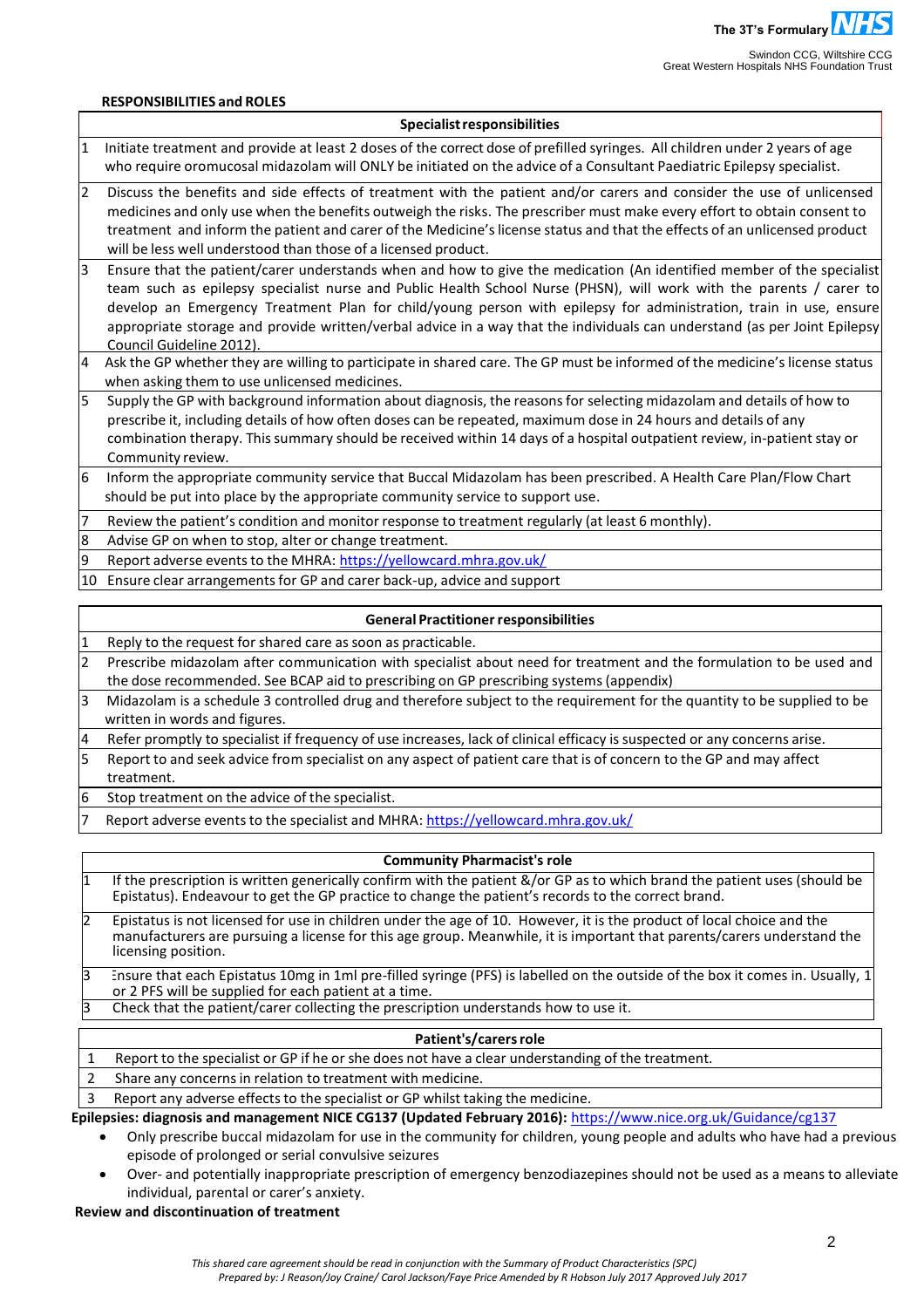

Swindon CCG, Wiltshire CCG<br>Great Western Hospitals NHS Foundation Trust

- An ongoing review of the continued need for emergency rescue treatment with buccal midazolam should be carried out by **a specialist** at least every 6 months to ensure the seizure management plan is still appropriate and to prevent unnecessary long term prescribing.
- Midazolam may be withdrawn if the patient has been fit free over a 2 year period.

### **SAFETY: MHRA Guidance**

The MHRA issued a warning (Drug Safety Update in October 2011) that care was needed if transferring between *Epistatus***®** and *Buccolam***®** due to the differences in strengths between the products.

<http://www.mhra.gov.uk/Safetyinformation/DrugSafetyUpdate/CON131931>

There have also been other errors reported to the National and Reporting Learning System (NRLS) involving confusion between the mg and mL e.g. 2.5mL (25mg) was prescribed when 0.25mL (2.5mg) was intended.

<http://www.nrls.npsa.nhs.uk/resources/type/signals/?entryid45=132975>

| <b>MEDICATION DETAILS</b>    |                                                                                                                                                                                                                                                                                                                                                                                                                                                                                                                                                                                                                                                                                                                                                                                                                                                                                                                                                                                                                                              |  |  |  |  |
|------------------------------|----------------------------------------------------------------------------------------------------------------------------------------------------------------------------------------------------------------------------------------------------------------------------------------------------------------------------------------------------------------------------------------------------------------------------------------------------------------------------------------------------------------------------------------------------------------------------------------------------------------------------------------------------------------------------------------------------------------------------------------------------------------------------------------------------------------------------------------------------------------------------------------------------------------------------------------------------------------------------------------------------------------------------------------------|--|--|--|--|
| Indication                   | Status epilepticus and prolonged seizures.<br>Midazolam is a short acting benzodiazepine that offers an alternative to rectal diazepam.                                                                                                                                                                                                                                                                                                                                                                                                                                                                                                                                                                                                                                                                                                                                                                                                                                                                                                      |  |  |  |  |
| <b>Products</b><br>available | Midazolam oromucosal solution is available from Special products ltd. It should be prescribed by the<br>BRAND NAME Epistatus®. This product is not licensed for use in this age group.                                                                                                                                                                                                                                                                                                                                                                                                                                                                                                                                                                                                                                                                                                                                                                                                                                                       |  |  |  |  |
| Form                         | Midazolam 10mg in 1ml maleate is available as prefilled syringes (PFS) for use in children under<br>the age of 10: 7.5mg in 0.75ml, 5mg in 0.5ml, 2.5mg in 0.25ml<br>The 10mg in 1m PFS is now licensed to be used in children from the age of 10 to under 18.                                                                                                                                                                                                                                                                                                                                                                                                                                                                                                                                                                                                                                                                                                                                                                               |  |  |  |  |
| <b>Administration</b>        | Using the prefilled syringe: half the contents should be squirted into each buccal cavity.                                                                                                                                                                                                                                                                                                                                                                                                                                                                                                                                                                                                                                                                                                                                                                                                                                                                                                                                                   |  |  |  |  |
| Dose and<br>frequency        | The amount of midazolam buccal liquid used depends on weight and age. The usual doses are:<br>Children under 3 months- to 1 year: Hospital only<br>$\bullet$<br>Children 1 to 5 years -5mg (0.5ml)<br>$\bullet$<br>Children 5 to 10 years-7.5mg (0.75ml)<br>$\bullet$<br>Children over 10 years and adults-10mg (1ml) (LICENSED age 10 to under 18)<br>$\bullet$<br>If a response is not seen 5 minutes after the first dose then call 999 for an ambulance.<br>If the seizure is still continuing 10 minutes after the first dose then a second dose can be given. This is<br>generally only advisable if the child is in hospital or the ambulance crew are present, due to the risk of<br>respiratory depression.<br>What to do if a seizure starts again:<br>Only 2 doses of buccal midazolam to be given in 24 hours. Follow Advanced Paediatric Life Support<br>(APLS) status epilepticus algorithm if seizures continuing:<br>https://www.apls.org.au/sites/default/files/uploadedfiles/Algorithms%20-<br>%20Status%20Epilepticus.pdf |  |  |  |  |
| Contra-                      | Hypersensitivity to the active substance (midazolam), benzodiazepines or to any of the excipients                                                                                                                                                                                                                                                                                                                                                                                                                                                                                                                                                                                                                                                                                                                                                                                                                                                                                                                                            |  |  |  |  |
| indications                  | Myasthenia gravis.<br>Severe respiratory insufficiency.<br>Sleep apnoea syndrome.<br>Severe hepatic impairment.                                                                                                                                                                                                                                                                                                                                                                                                                                                                                                                                                                                                                                                                                                                                                                                                                                                                                                                              |  |  |  |  |
| <b>Cautions</b>              | Midazolam should be used with caution in patients with chronic respiratory insufficiency because<br>midazolam may further depress respiration.<br>Midazolam should be used with caution in patients with chronic renal failure, impaired hepatic or<br>cardiac function. Midazolam may accumulate in patients with chronic renal failure or impaired<br>hepatic function whilst in patients with impaired cardiac function it may cause decreased clearance of<br>midazolam.<br>Debilitated patients are more prone to the central nervous system (CNS) effects of benzodiazepines<br>and, therefore, lower doses may be required.<br>Midazolam may cause anterograde amnesia.                                                                                                                                                                                                                                                                                                                                                               |  |  |  |  |
| <b>Side effects</b>          | The most common side effects with Epistatus (seen in 1/100 to 1/10) are sedation, somnolence,<br>depressed levels of consciousness, respiratory depression and nausea and vomiting.<br>All patients receiving midazolam are likely to be drowsy for several hours after administration                                                                                                                                                                                                                                                                                                                                                                                                                                                                                                                                                                                                                                                                                                                                                       |  |  |  |  |
|                              | Rare: agitation, restlessness and disorientation have been reported.                                                                                                                                                                                                                                                                                                                                                                                                                                                                                                                                                                                                                                                                                                                                                                                                                                                                                                                                                                         |  |  |  |  |
| <b>Monitoring</b>            | No specific monitoring is necessary.<br>Calcium channel blockers, erythromycin, other macrolides and cimetidine reduce the clearance of                                                                                                                                                                                                                                                                                                                                                                                                                                                                                                                                                                                                                                                                                                                                                                                                                                                                                                      |  |  |  |  |
| <b>Drug interactions</b>     | midazolam. This may result in prolonged duration of sedative effect.                                                                                                                                                                                                                                                                                                                                                                                                                                                                                                                                                                                                                                                                                                                                                                                                                                                                                                                                                                         |  |  |  |  |
| <b>Storage</b>               | Do not store above 25 <sup>°</sup> C. Do not store in a fridge as crystallisation may occur.                                                                                                                                                                                                                                                                                                                                                                                                                                                                                                                                                                                                                                                                                                                                                                                                                                                                                                                                                 |  |  |  |  |

*This shared care agreement should be read in conjunction with the Summary of Product Characteristics (SPC) Prepared by: J Reason/Joy Craine/ Carol Jackson/Faye Price Amended by R Hobson July 2017 Approved July 2017*